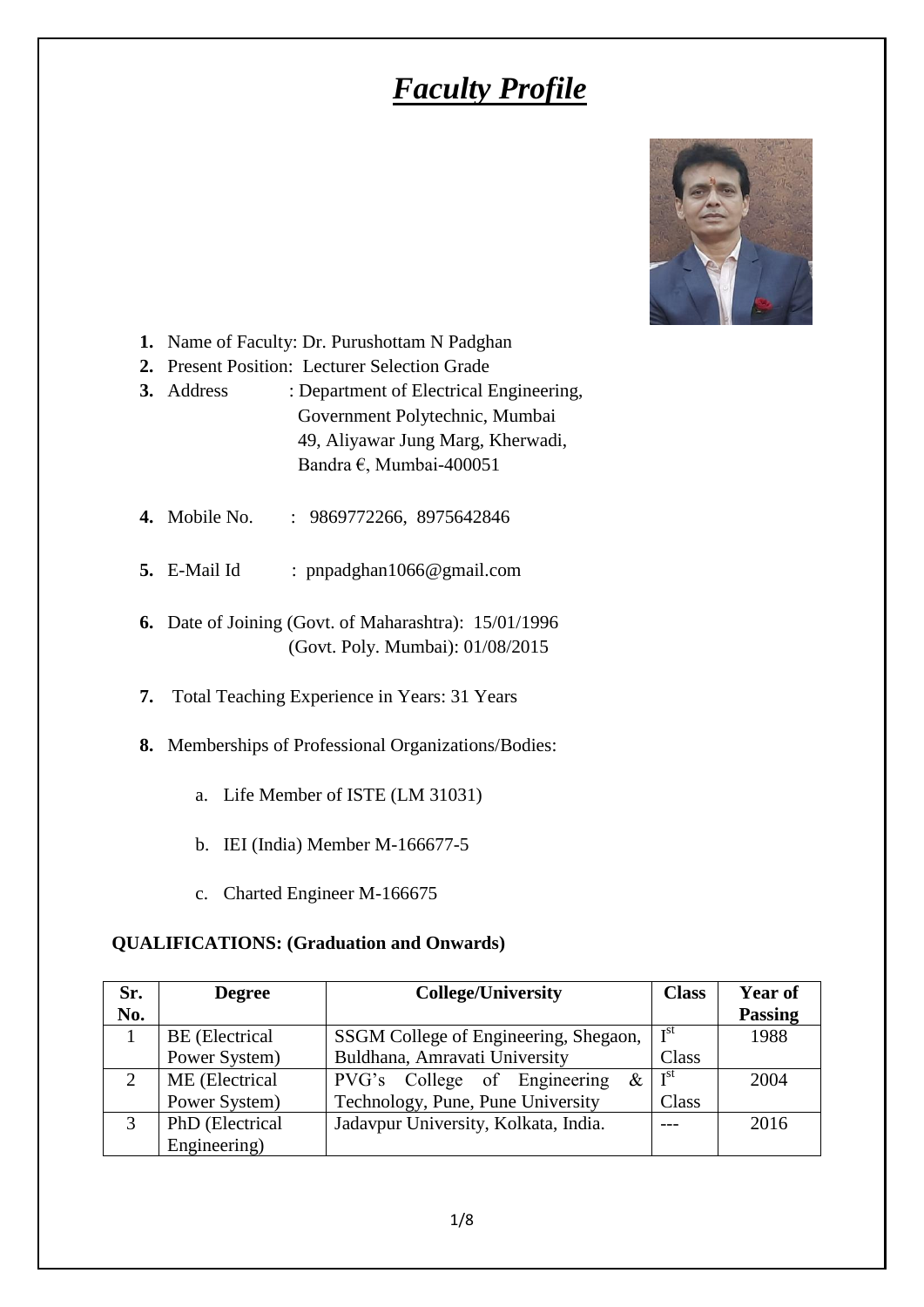## **CAREER DETAILS:**

| Sr.            | Organization                                          | <b>Designation</b>                       | <b>Duration</b>                | <b>Period</b>             | <b>Work Done in Brief</b>                                                                                                                                                                                                                                                                                                                                                                                                              |
|----------------|-------------------------------------------------------|------------------------------------------|--------------------------------|---------------------------|----------------------------------------------------------------------------------------------------------------------------------------------------------------------------------------------------------------------------------------------------------------------------------------------------------------------------------------------------------------------------------------------------------------------------------------|
| No.            |                                                       |                                          |                                |                           |                                                                                                                                                                                                                                                                                                                                                                                                                                        |
| $\mathbf{1}$   | R.S.<br>Polytechnic,<br>Pedambe<br>(Chiplun)          | Lecturer in<br>Electrical<br>Engineering | 03/09/1990<br>to<br>17/09/1991 | 1 Year                    | Academic & Development of Labs                                                                                                                                                                                                                                                                                                                                                                                                         |
| $\overline{2}$ | Khopoli<br>Polytechnic,<br>Khopoli<br>(Raigad)        | Lecturer in<br>Electrical<br>Engineering | 18/09/1991<br>to<br>09/071994  | 2 Year<br>10<br>Months    | Academic, Development of Labs,<br>Project Guide, Sports activity I/C &<br><b>College Phase activities</b>                                                                                                                                                                                                                                                                                                                              |
| 3              | <b>VPM</b><br>Polytechnic,<br>Thane                   | Lecturer in<br>Electrical<br>Engineering | 10/07/1994<br>to<br>31/08/1995 | 1 Year<br>1<br>Month      | Academic, Development of Labs,<br>Project Guide, Member of<br>organizing committee for<br>Conference in collaboration with<br>MEDA & College Phase activities                                                                                                                                                                                                                                                                          |
| $\overline{4}$ | K.J.Somaiya<br>Polytechnic,<br>Vidya-Vihar,<br>Mumbai | Lecturer in<br>Electrical<br>Engineering | 07/09/1995<br>to<br>30/11/1995 | $\overline{3}$<br>Months  | Academic                                                                                                                                                                                                                                                                                                                                                                                                                               |
| 5              | Govt.<br>Polytechnic,<br>Pen Dist.<br>Raigad          | Lecturer in<br>Electrical<br>Engineering | 15/01/1996<br>to<br>06/07/2005 | 9<br>Years<br>6<br>Months | Academic, Development of Labs,<br>Project Guide, Sports activity I/C &<br>College Phase I/C & activities,<br>Worked as I/C Head of Department<br>(HOD) of Instrumentation $&$<br>Control Engineering for $9 < 1/2$<br>years,<br>Worked as I/C Head of Department<br>(HOD) of Chemical Engineering<br>for $7 & 1/2$ years,<br>Gymkhana Vice-President,<br>Student Co-operative I/C,<br>Industry Visit & Expert Lecturer<br>Organization |
| 6              | Govt.<br>Polytechnic,<br>Malvan Dist.<br>Sindudurg    | Lecturer in<br>Electrical<br>Engineering | 07/07/2005<br>to<br>19/01/2006 | 6<br>Months               | Academic & Development of Labs,<br>Project Guide                                                                                                                                                                                                                                                                                                                                                                                       |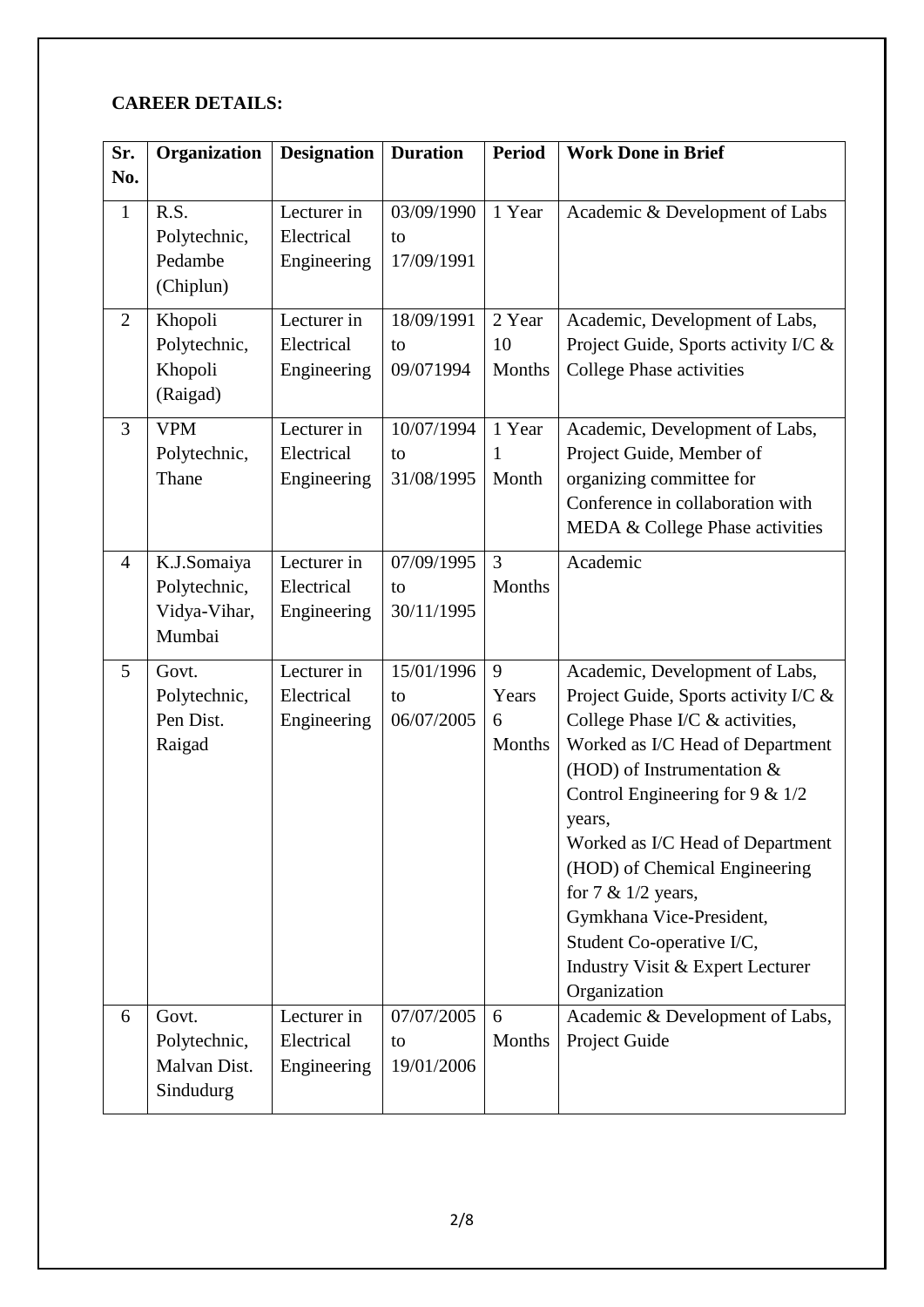| $\tau$ | Govt.        | Lecturer in | 20/01/2006 | 8      | System Analyst, Academic,                                                  |
|--------|--------------|-------------|------------|--------|----------------------------------------------------------------------------|
|        | Polytechnic, | Electrical  | to         | Years  | Gymkhana Vice-President, Deputed                                           |
|        | Thane        | Engineering | 15/02/2014 | 1      | at DTE for Degree admission                                                |
|        |              |             |            | Month  | process, Deputed at MSBTE (CDC                                             |
|        |              |             |            |        | Cell):                                                                     |
|        |              |             |            |        | Coordinator - During this course of                                        |
|        |              |             |            |        | time, port folios like organization                                        |
|        |              |             |            |        | of content updating programme,                                             |
|        |              |             |            |        | students technical paper                                                   |
|        |              |             |            |        | presentation and quiz competition                                          |
|        |              |             |            |        | programme, organization of career                                          |
|        |              |             |            |        | fairs, organization of industrial<br>training for faculties and soft skill |
|        |              |             |            |        | training for MSBTE staff, revision                                         |
|        |              |             |            |        | of curriculum from "c" to "E"                                              |
|        |              |             |            |        | scheme, organization of demos for                                          |
|        |              |             |            |        | various software's which are in                                            |
|        |              |             |            |        | need for content updating, lab                                             |
|        |              |             |            |        | manual verification, eligibility                                           |
|        |              |             |            |        | certificates, virtual learning canter                                      |
|        |              |             |            |        | activity, etc., are successfully                                           |
|        |              |             |            |        | handled.                                                                   |
| 8      | Govt.        | Lecturer in | 16/02/2014 | 1 Year | Academic & Development of Labs,                                            |
|        | Polytechnic, | Electrical  | to         | 5      | Project Guide, Industry Visit &                                            |
|        | Gadchiroli   | Engineering | 31/07/2015 | Months | <b>Expert Lecturer Organization</b>                                        |
| 9      | Govt.        | Lecturer in | 01/08/2015 | 6      | Academic & Development of SGP                                              |
|        | Polytechnic, | Electrical  |            | Years  | Lab,                                                                       |
|        | Mumbai       | Engineering |            | 5      | Worked as I/C Head of Department                                           |
|        |              |             |            | Months | (HOD) of Electrical Engineering                                            |
|        |              |             |            |        | for 5 months,<br>Industry Visit & Expert Lecturer                          |
|        |              |             |            |        | Organization,                                                              |
|        |              |             |            |        | <b>Industry Based Project</b>                                              |
|        |              |             |            |        | Coordination (Omnific Solutions),                                          |
|        |              |             |            |        | CDC I/C, PBOS / BOS I/C,                                                   |
|        |              |             |            |        | $NBA-Criterion - 4 In-charge$                                              |
|        |              |             |            |        | PR/OR exam I/C, Yoga I/C,                                                  |
|        |              |             |            |        | Consultancy Cell I/C, CEP                                                  |
|        |              |             |            |        | Coordinator - IBMS Course                                                  |
|        |              |             |            |        | <b>Committee Member: Students</b>                                          |
|        |              |             |            |        | <b>Induction Pr.</b><br><b>Committee Member: School</b>                    |
|        |              |             |            |        | <b>Connect Prog</b>                                                        |
|        |              |             |            |        | Committee Member: Swatchhata                                               |
|        |              |             |            |        | Abhiyan                                                                    |
|        |              |             |            |        | <b>Committee Member: CSR activity</b>                                      |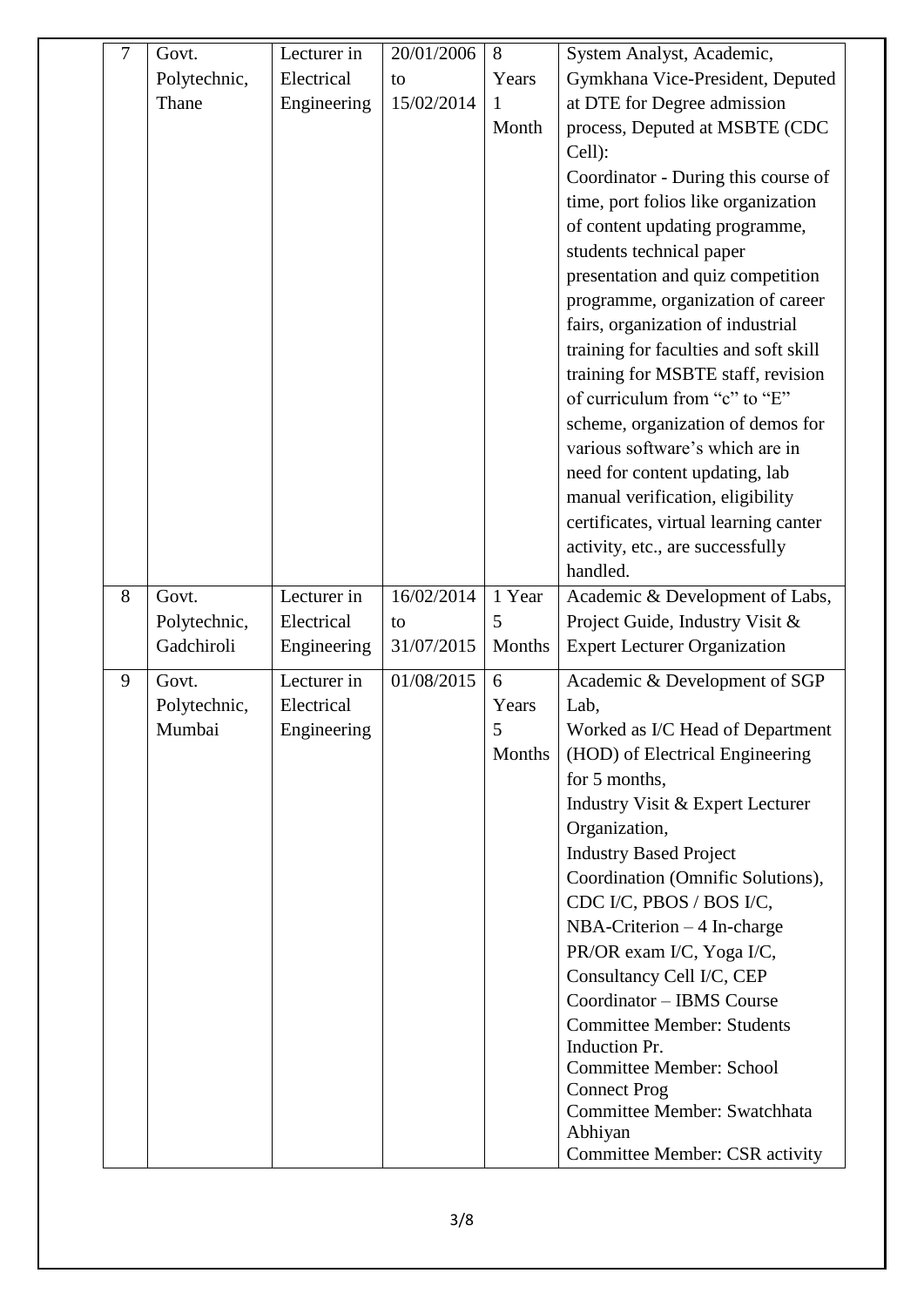## **TRAINING COURSES ATTENDED:**

| Sr.            | <b>Course Name</b>                                                                                                    | <b>Duration</b>             | <b>Place</b>                                                                                                                            | <b>Training</b>                                                           | <b>Remarks</b>      |
|----------------|-----------------------------------------------------------------------------------------------------------------------|-----------------------------|-----------------------------------------------------------------------------------------------------------------------------------------|---------------------------------------------------------------------------|---------------------|
| No.            |                                                                                                                       |                             |                                                                                                                                         | <b>Agency</b>                                                             |                     |
| $\mathbf{1}$   | An Introduction to<br>Computer Hardware,<br>Peripherals &<br>Troubleshooting                                          | 25/06/2001 to<br>06/07/2001 | Government<br>Residential<br>Women's<br>Polytechnic,<br>Yavatmal                                                                        | <b>AICTE-ISTE</b>                                                         | $(2 \text{ weeks})$ |
| 2              | Digital Control and<br>Robotics                                                                                       | 27/05/2002 to<br>07/06/2002 | Government<br>College of<br>Engineering, Pune                                                                                           | <b>AICTE-ISTE</b>                                                         | $(2 \text{ weeks})$ |
| $\overline{3}$ | Campus Wide<br><b>Network</b><br>Administration                                                                       | 13/01/2003 to<br>25/01/2003 | Dr. Babasaheb<br>Ambedkar<br>Technological<br>University's<br>Institute of<br>Petrochemical<br>Engineering,<br>Lonere, Dist.-<br>Raigad | <b>AICTE-ISTE</b>                                                         | $(2 \text{ weeks})$ |
| $\overline{4}$ | Development of<br>Multi-Media Based<br><b>Courseware Material</b><br>Instruction set for<br><b>Technical Teachers</b> | 17/02/2003 to<br>01/03/2003 | Saamira's Institute<br>of Man-Made<br>Textiles, Warali,<br>Mumbai                                                                       | <b>ISTE</b>                                                               | $(2 \text{ weeks})$ |
| 5              | Development of<br>Generic Skills                                                                                      | 06/01/2004 to<br>10/01/2004 | VPM's<br>Polytechnic, Thane                                                                                                             | <b>MSBTE</b>                                                              | $(1$ week $)$       |
| 6              | <b>Statistical Quality</b><br><b>Control and Total</b><br><b>Quality Management</b>                                   | 19/07/2004 to<br>23/072004  | <b>National Institute</b><br>of Technical<br><b>Teachers Training</b><br>and Research,<br>Chandigarh                                    | <b>AICTE</b>                                                              | $(1$ week)          |
| $\tau$         | Modern Practices in<br><b>Electrical Industries</b>                                                                   | 05/02/2007 to<br>09/02/2007 | Government<br>Polytechnic,<br><b>Nashik</b>                                                                                             | <b>MSBTE</b>                                                              | $(1$ week)          |
| 8              | <b>Industrial Training</b>                                                                                            | 23/05/2007 to<br>18/07/2007 | Fortech<br>Computers, Shivaji<br>Nagar, Pune                                                                                            | Directorate of<br>Technical<br>Education,<br>Maharashtra<br>State, Mumbai | $(8 \text{ weeks})$ |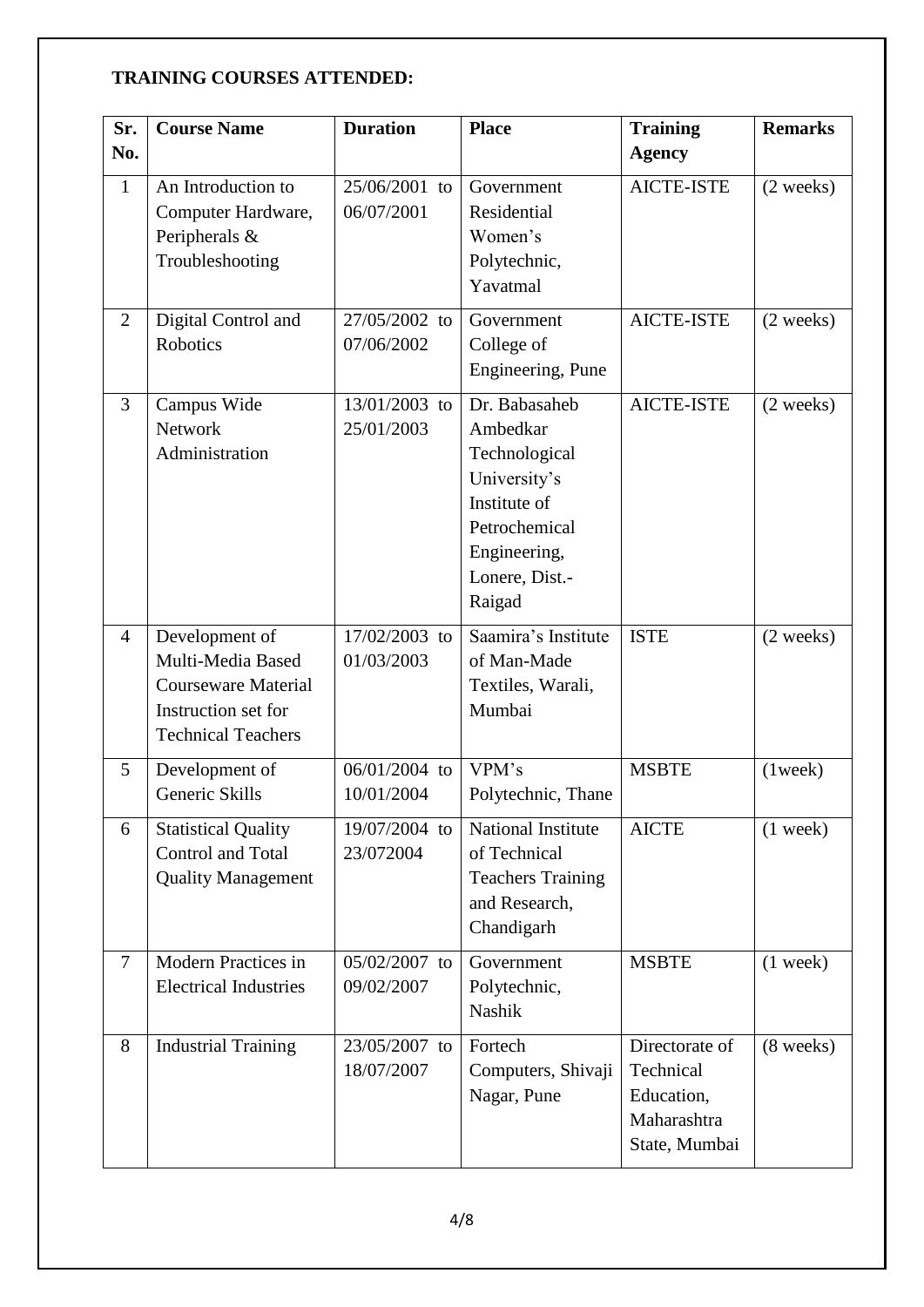| 9  | <b>Disaster Management</b><br>and Mitigation<br>Techniques                                          | 22/09/2014 to<br>26/09/2014   | Government<br>Polytechnic,<br>Nashik                                                                     | <b>AICTE</b>                                                    | $(1$ week)         |
|----|-----------------------------------------------------------------------------------------------------|-------------------------------|----------------------------------------------------------------------------------------------------------|-----------------------------------------------------------------|--------------------|
| 10 | High Voltage &<br><b>Partial Discharge</b>                                                          | 14/03/2016 to<br>19/03/2016   | Veermata Jijabai<br>Technological<br>Institute, Matunga,<br>Mumbai                                       | $\overline{\text{AICTE}}$ (QIP)                                 | $(1$ week)         |
| 11 | <b>NBA</b> and Curriculum<br>Development                                                            | 18/04/2016 to<br>22/04/2016   | Government<br>Polytechnic,<br>Mumbai                                                                     | NITTTR,<br>Bhopal                                               | $(1$ week)         |
| 12 | <b>Industrial Automation</b><br>Practice through ICT                                                | 15/01/2018 to<br>19/01/2018   | Government<br>Polytechnic,<br>Mumbai                                                                     | NITTTR,<br>Chandigarh<br>(through ICT)                          | $(1$ week)         |
| 13 | <b>Problem Based</b><br>Learning through ICT                                                        | 25/06/2018 to<br>29/06/2018   | Government<br>Polytechnic,<br>Mumbai                                                                     | NITTTR,<br>Kolkata<br>(through ICT)                             | $(1$ week)         |
| 14 | Energy management<br>Conservation and<br>Sustainable<br>Development                                 | 17/12/2018 to<br>21/12/202018 | Government<br>Polytechnic,<br>Mumbai                                                                     | <b>MSBTE</b>                                                    | $(1$ week)         |
| 15 | <b>NBA</b> Accreditation<br>(ICT)                                                                   | 24/04/2019 to<br>26/04/2019   | Government<br>Polytechnic,<br>Mumbai                                                                     | NITTTR,<br>Kolkata<br>(through ICT)                             | $(1$ week)         |
| 16 | Tools for Online<br>Teaching & Learning<br>Process (Online)                                         | 20/04/2020 to<br>17/05/2020   | Dept. of<br>Pharmacy, G.P.<br>Jalgaon                                                                    | <b>MSBTE</b>                                                    | $(4$ week)         |
| 17 | <b>Matlab Applications</b><br>in Engineering and<br>Science (Online)                                | 27/04/2020<br>01/05/2020      | Government<br>College of<br><b>Engineering Karad</b><br>& Rajkiya<br>Engineering<br>College Azamgarh     | <b>TEQIP-III</b>                                                | $(1$ week)         |
| 18 | <b>Online Orientation</b><br><b>Training Programme</b><br>for Mentors (Online)                      | 03/06/2020 to<br>10/06/2020   | AICTE, New<br>Delhi                                                                                      | National<br>Initiative for<br>Technical<br>Teachers<br>Training | 8 Days (1<br>week) |
| 19 | Role of Technical<br>Institutions in<br>Fostering Innovation<br>and<br>Entrepreneurship<br>(Online) | 04/09/2020 to<br>08/09/2020   | Centre for<br>Innovation,<br>Incubation and<br>Entrepreneurship,<br>National Institute<br>of Technology, | <b>TEQIP-III</b>                                                | $(1$ week)         |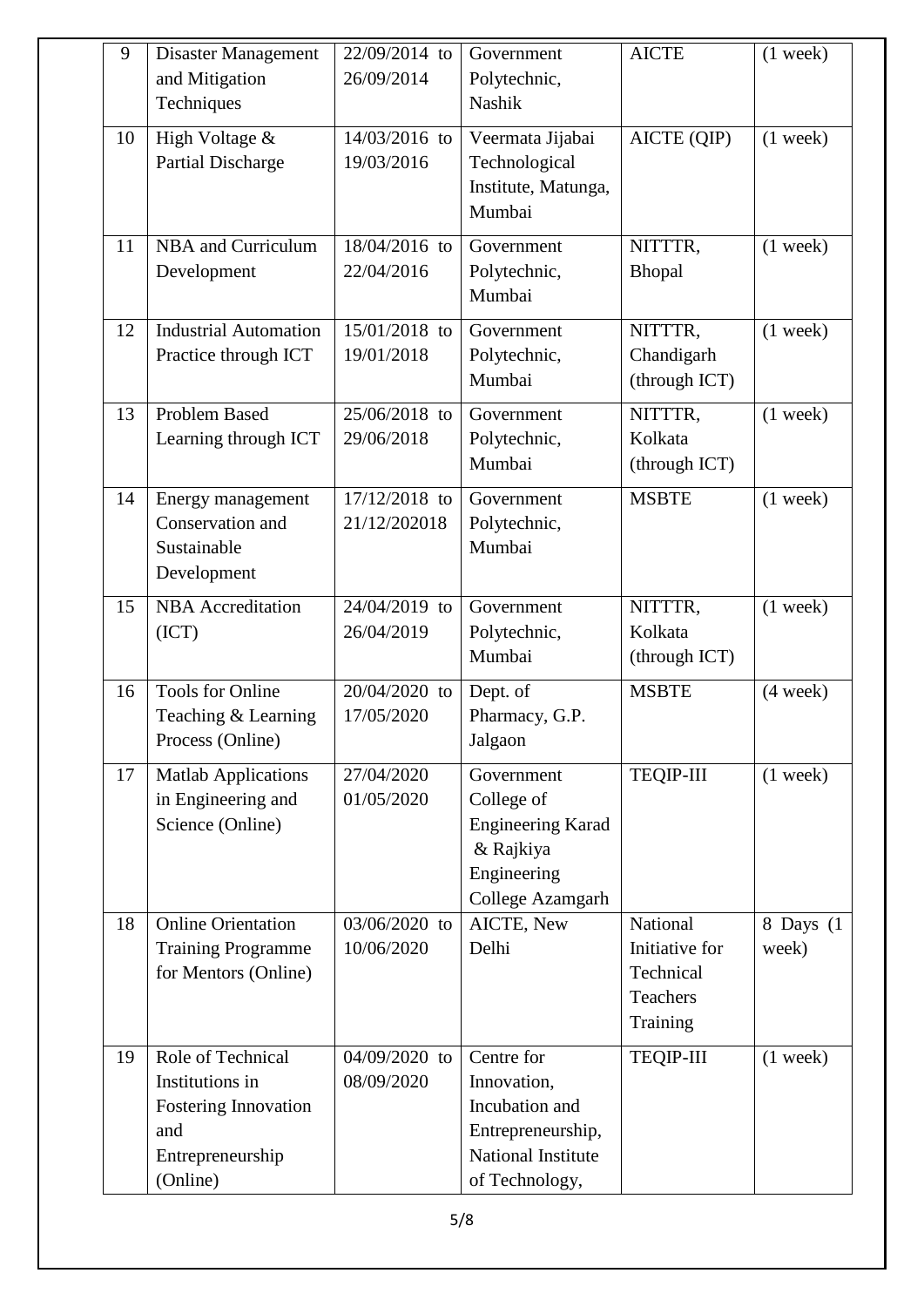|    |                             |                 | Shilong,                  |                |                     |
|----|-----------------------------|-----------------|---------------------------|----------------|---------------------|
|    |                             |                 | Meghalaya                 |                |                     |
| 20 | Overview of SAP             | $05/10/2020$ to | Government                | Transfinite    | $(2 \text{ weeks})$ |
|    | <b>Business One ERP</b>     | 17/10/2020      | Polytechnic,              | Innovative     |                     |
|    | (Online)                    |                 | Mumbai in                 | Solutions Pvt. |                     |
|    |                             |                 | association with          | Ltd. Mumbai    |                     |
|    |                             |                 | Transfinite               |                |                     |
|    |                             |                 | Innovative                |                |                     |
|    |                             |                 | Solutions Pyt. Ltd.       |                |                     |
|    |                             |                 | Mumbai                    |                |                     |
| 21 | Recent Advances in          | $25/01/2021$ to | <b>National Institute</b> | NIT, Calicut   | $(1$ week)          |
|    | <b>Condition Monitoring</b> | 30/01/2021      | of Technology             |                |                     |
|    | of Power Equipment          |                 | Calicut                   |                |                     |
|    | (Online)                    |                 |                           |                |                     |
| 22 | Microgrid Protection        | $25/10/2021$ to | <b>NITTTR</b>             | <b>NITTTR</b>  | $(1$ week)          |
|    | (In Collaboration with)     | 29/10/2021      | Chandigarh                |                |                     |
|    | Typhoon HIL) ICT            |                 |                           |                |                     |
|    |                             |                 |                           |                |                     |

#### **Publications:**

| Sr.<br>No.     | Title of Paper                                                                                                                        | Name of Conference/Journal                                                                                                                                                          | Published<br>Year |
|----------------|---------------------------------------------------------------------------------------------------------------------------------------|-------------------------------------------------------------------------------------------------------------------------------------------------------------------------------------|-------------------|
| 1              | Biogeography-Based<br>Algorithm for High Voltage<br><b>Electrode Surface</b><br>Optimization of a single-<br>phase GIS Bus Terminal". | Serbian Journal of Electrical<br><i>Engineering</i> , Vol.11, No.2, pp.213-231                                                                                                      | June 2014         |
| $\overline{2}$ | "Optimization of Field Stress<br>with the application of Stress<br>cone used in Cable Joints".                                        | Communicated to IEEE journal                                                                                                                                                        |                   |
| 3              | "Effective Field Optimization<br>of High Voltage Electrode<br>Surface by Biogeography<br>Based Algorithm",                            | IEEE, First International Conference on<br><b>Condition Assessment Techniques in</b><br>Electrical Systems CATCON-13, Paper<br>ID: 50, Kolkata, India                               | Dec.2013          |
| $\overline{4}$ | "Biogeography Based<br>Optimization and It's<br>Applications – An Overview".                                                          | Proceeding of National Conference on<br><b>Electrical, Electronics and Computer</b><br>Engineering, CALCON-11, Kolkata,<br>India                                                    | November<br>2011  |
| 5              | "Use of Green Engineering<br>and Green Infrastructure for<br>the development of Rural<br>Areas'                                       | 18 <sup>th</sup> Student ISTE Convocation 2015on<br>Technology for Rural Development to<br>Accomplish Vision India 2020, Kings<br>College of Engineering, Thanjavur,<br>Tamil Nadu. | 2015              |

**Specialization/ Area of Interest:** High Voltage Engineering, Power System, Electrical Machines, Switchgear & Protection, Renewable Energy Sources, Power Quality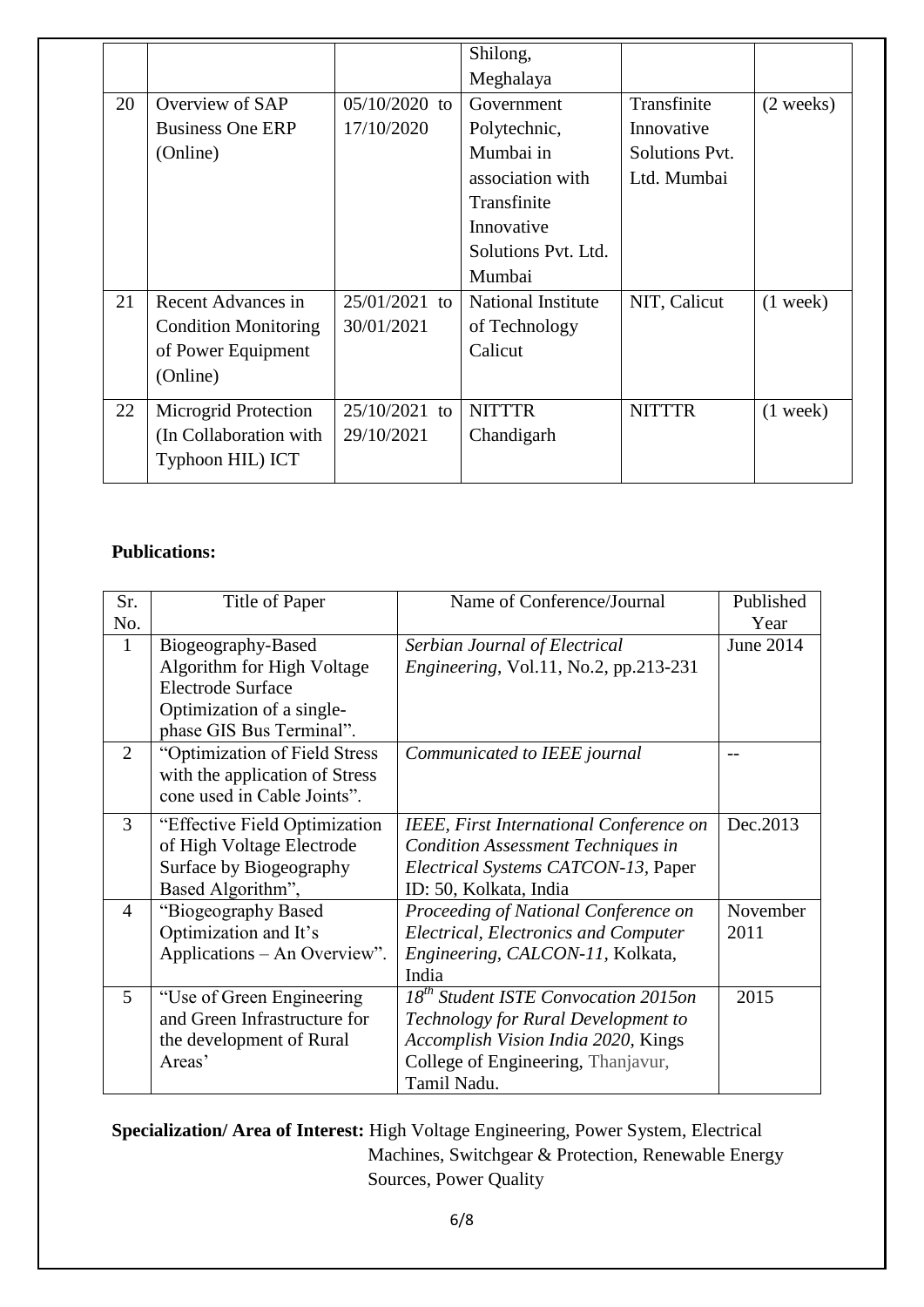### **Portfolios handled at Institute Level (Last 3 years):**

- a. ISTE / IEI Students Chapter In-charge / Facilitator
- b. CET CELL Venue Officer for the MAH-MBA/MMS CET 2020 examination at New Delhi
- c. CET CELL Venue Officer for the MAH-MCA CET 2020 examination at YMT College of Management Setor-04, Kharghar, Navi Mumbai
- d. In-charge Coordinator: Learn Free Open-Source Software -MOOC / Spoken Tutorial / FOSSEE
- e. AQIS Proposal Tech. Edu. & Sustainability
- f. In-charge for Tree Plantation Abhiyan in the Institute premises
- g. Marathi Bhasha Din Granth Dindi Ayojan (Active Participation)
- h. Equivalence Committee Member For the courses P11 to P16 Scheme
- i. Judge for National Level Online Project Competition 2020, organized by Dept. of Computer Engg., G.P. Mumbai
- j. Evaluator during Online Paper Writing Competition hosted by Dept. of Electronics Engg., G.P. Mumbai
- k. Directorate Regional Office Mumbai Activities:
	- Committee Member "Scholarship for Higher Education in Foreign to Meritorious Students" under this plan enquiry of selected students (domestic)
	- Committee Member Inspection at Athrava school of Business, Malad, Mumbai
	- Enquiry Committee Member B-Arch, First Yr Admission at J. J. School of Architecture, Mumbai.
	- Enquiry Committee Member MBA, First Yr Admission (Inst. Level) at Sydenham College of Management, Curchgate, Mumbai
- l. MSBTE Activities:
	- Chairman of Three Member Committee Summer-2019 exam RRAC threemember committee.
	- Workshop for development of lab manual- EEC
	- Preparation of QP Profile & Sample QP- PSOC
	- Committee Member Workshop to prepare Learning Material for the course EETE
	- Committee Member Under Community college, Student's exam related enquiry for the course "Electronics & Electrical Appliances Repairs – Level-III (G.P. Ambad)
	- Committee Member Regarding Updation of Approval Process Manual for State Govt. Approved Short Term Courses
	- Enquiry Committee Member Indian Institute of Cosmetology Trichology Nutrition Pvt. Ltd. (IICTN) Andheri, Mumbai
	- Judge "PRAVINYA 2020" A state Level Technical Paper Presentation Competition (sponsored by MSBTE) at Pravin Patil College of Diploma Engg. & Technology at Bhayander (E), Thane
	- Appointment as a Paper Setter Offline/Online (SGP-22524, ETEE 22628)
	- Appointment as a Course expert for QB preparation for prerequisite test for courses EE16206, EE16209, EE16212 & EE16403
	- Appointment as a Course expert for QB preparation for Co exit test for courses EE16305 & EE16404
	- Appointment as a Course expert for moderation of QB for courses EE16211,